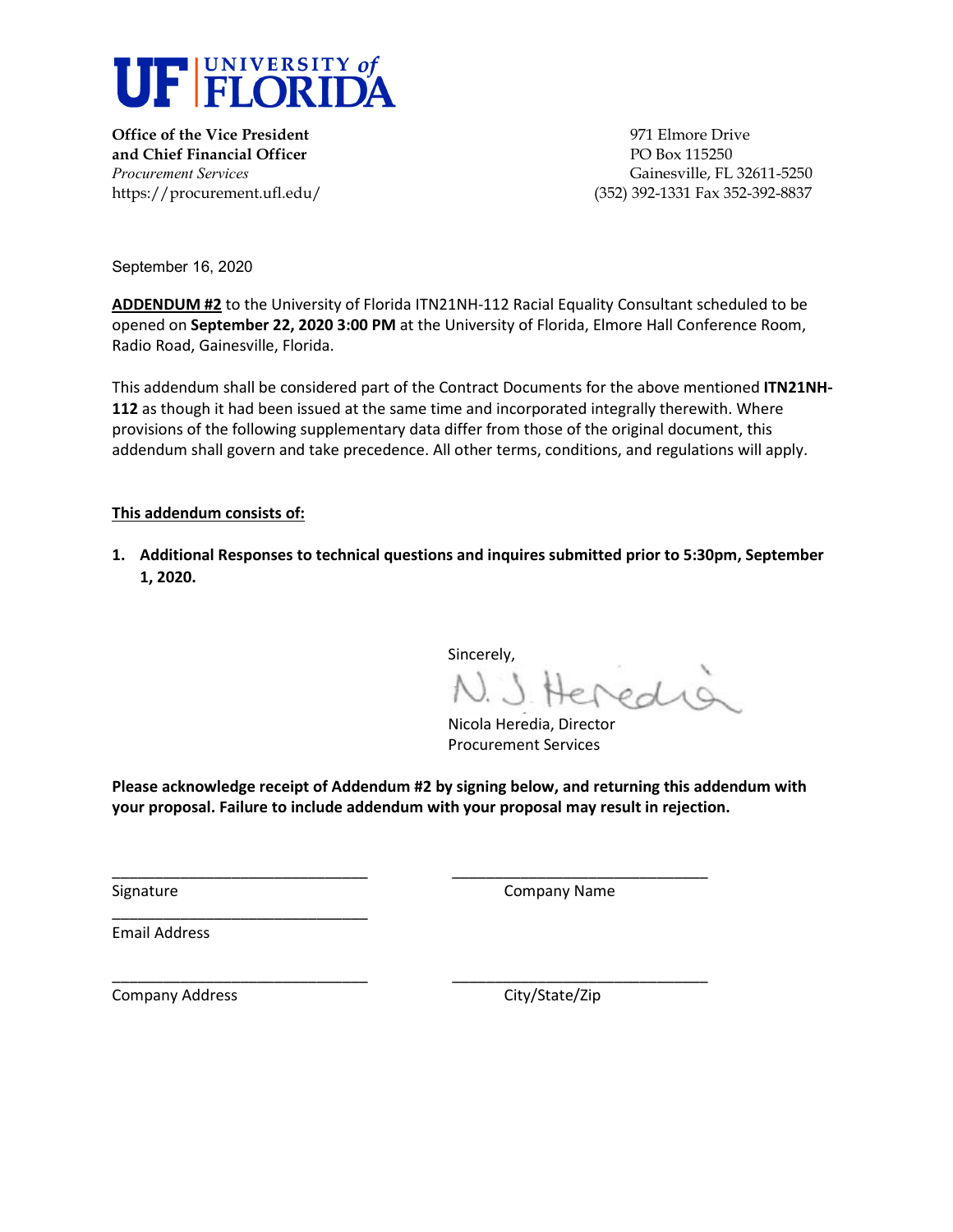# **Q1. What is driving this initiative? Do you currently have something in place?**

A1. The mission of UF Lastinger Center for Learning is to create equitable educational systems where every child and educator, regardless of circumstances, experience high quality learning every day to support the achievement of critical milestones in children's trajectory through school that are predictive of success in life.

Although the Lastinger Center has long maintained a commitment to equity and done work in partnership with external organizations around Leading for Equity, recent events were the impetus that brought renewed urgency to recommit to our mission, to get clear on what it means to disrupt inequitable practices, and to be explicit in establishing expectations of Lastinger Associates as we strive towards integrating racial equity into the core of what we do in a way that is coherent with the Center's strategic goals and sustainable.

The Center realized a need to create a formal structure to ensure that we maintain our focus on racial equity long term. As such, we initiated a Racial Equity Steering Committee comprised of 9 Center associates, both to provide interim leadership to the Center now, support the external consultant selected through the ITN process as co-implementers during the consulting engagement, and continue to lead the Center's work in this area beyond the consulting engagement.

## **Q2. Are you currently working with a consulting firm on this area of need?**

A2. UF Lastinger Center are not currently working with a consulting firm in this area of need.

### **Q3. What is your budget range for the initial 4 phases?**

A3. No budget has yet been set for this as UF is open to receiving budget input from potential vendors for various options.

### **Q4. How many people will be involved at the Lastinger Center during the needs assessment task?**

A4. There are approximately 55 associates at the center who would be involved in the process.

### **Q5. Is it just UF staff or will there be external community participants?**

A5. The work will begin with the UF Lastinger Center for Learning Associates.

### **Q6. Is this a turnkey project? Train the Trainer?**

A6. The UF Lastinger Center for Learning is not looking for a Train the Trainer opportunity, but to take a reflective look at our own identity, work, and products through the lens of racial equity.

#### **Q7. Are you seeking Coaching services? Supplier Diversity? As well as the organization Racial Equality?**

A7. We are open to receiving proposals for a variety of different services. Please include your recommendations in your proposal.